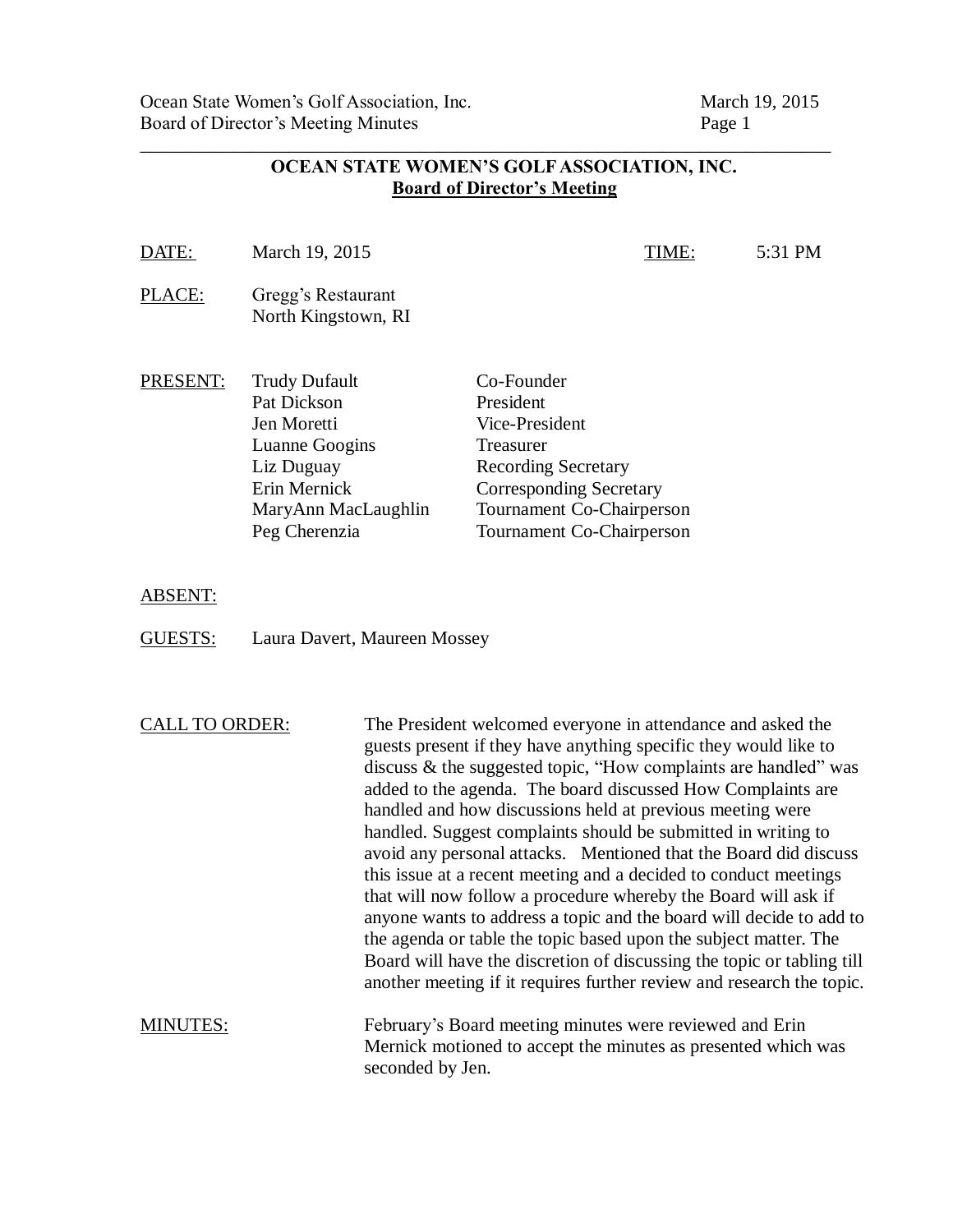|                                          | <i>VOTED</i> : to approve the February's minutes as presented.                                                                                                                                                                                                                                                                                                                                                                                     |
|------------------------------------------|----------------------------------------------------------------------------------------------------------------------------------------------------------------------------------------------------------------------------------------------------------------------------------------------------------------------------------------------------------------------------------------------------------------------------------------------------|
| <b>TREASURER'S REPORT:</b>               | Handed out the monthly financial report for February and a<br>revised/corrected January report which previously reported the<br>income as a negative dollar amount. To date, there are 158 paid<br>members and a total of 198 members who have renewed as of last<br>week. A question was asked as to when taxes are prepared and the<br>treasurer stated they are not due until May 15 <sup>th</sup> .                                            |
|                                          | A motion was made to accept the Treasurers Report.<br>Voted: to accept the Treasurers Report.                                                                                                                                                                                                                                                                                                                                                      |
| <b>CHAIR REPORTS:</b>                    |                                                                                                                                                                                                                                                                                                                                                                                                                                                    |
| <b>HANDICAP REPORT:</b>                  | Sent a written report via email. Provided a sample of the<br>breakdown of handicaps for each of the Division's for the first<br>tournament, Lake of Isles. This sheet will be displayed at the<br>check-in table. A Suggestion was to add the number of players<br>participating in the tournament. Division will be decided using the<br>lower handicap player and the number of players participating in<br>the tournament.                      |
| <b>TOURNAMENT</b><br><b>CHAIRPERSON:</b> | No report.                                                                                                                                                                                                                                                                                                                                                                                                                                         |
| APPEALS:                                 | Nothing to report.                                                                                                                                                                                                                                                                                                                                                                                                                                 |
| <b>WEBSITE:</b>                          | Sent a written report via email. All is going well with the<br>website. Have all tournaments scheduled through August have<br>been posted on the website. The report also mentioned that the<br>Board considers purchasing a laptop dedicated for use and all<br>workings of the OSWGA website. Looking forward to training<br>a replacement.                                                                                                      |
| STATISTICIAN:                            | Currently recruiting for the Chair position. Have approached a<br>few members, but no final decision has been made. Though the<br>initial set-up for tracking the USGA points and the Player of the<br>Year points takes a while, when imputing the names for the first<br>time for the year, after that, only updates will be to assign the<br>USGA points for the winners of each tournament's for both the<br>USGA & Player of the Year Points. |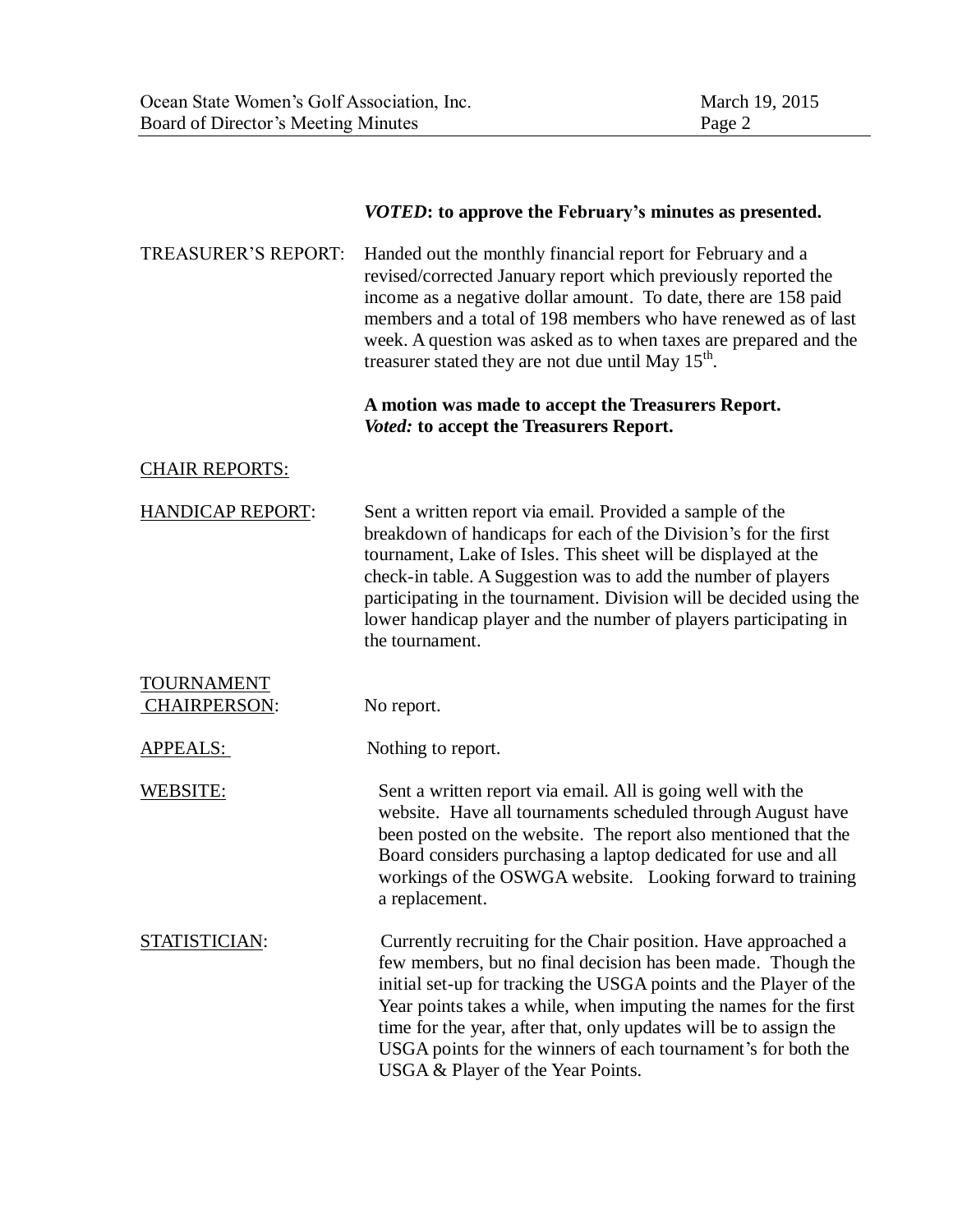| <b>NOMINATING</b><br><b>COMMITTEE:</b>  | MaryAnn Maclaughlin has agreed to be Chairperson of the<br>Nominating committee.                                                                                                                                                                                                                                                                                                                                                                      |
|-----------------------------------------|-------------------------------------------------------------------------------------------------------------------------------------------------------------------------------------------------------------------------------------------------------------------------------------------------------------------------------------------------------------------------------------------------------------------------------------------------------|
| <b>RULES COMMITTEE:</b>                 | No report.                                                                                                                                                                                                                                                                                                                                                                                                                                            |
| <b>SCHOLARSHIP</b><br><b>COMMITTEE:</b> | President mentioned that the meeting with the High Schools<br>Athletic directors has taken place. President will send out letters<br>to school golf coaches on information about the scholarships.                                                                                                                                                                                                                                                    |
|                                         | A motion was made to accept all Chairs reports and<br>MaryAnn Maclaughlin as Nominating Chairperson.<br>Voted: to accept all Chairs reports and MaryAnn<br><b>Maclaughlin as Nominating Chairperson.</b>                                                                                                                                                                                                                                              |
| <b>TOURNAMENT</b><br>DIRECTOR:          | Provided written report. Have contacted several course regarding<br>course conditions, especially for the first few tournaments<br>Courses contacted were Lake of Isles - , Kirkbrae, Fall River,<br>Meadowbrook, Crestwood, Quidnnesset, Acushnet River,<br>Agawam Hunt & Valley CC to determine if there were any price<br>changes for this year. Most course prices have remained the<br>same as last year, with a few increasing their cart fees. |
|                                         | The Preserve which was formerly Boulder hill Golf Course is<br>now a Par 3 course.                                                                                                                                                                                                                                                                                                                                                                    |
|                                         | A motion was made to accept the Tournament Director's Report.<br>Voted: to approve the Tournament Director's report as<br>presented.                                                                                                                                                                                                                                                                                                                  |
| <b>OLD BUSINESS:</b>                    | <b>Handbook Format Changes</b> - Costs for mailing the handbooks<br>has increased, especially if the book has a binding on it, possibly<br>consider changing the handbook and put many of the information<br>on the website. The Board will continue discussion of this topic in<br>the fall.<br><b>Committee Chairs &amp; Members</b> - Committee Chair for Scholarship<br>Committee has submitted her 2015 renewal.                                 |